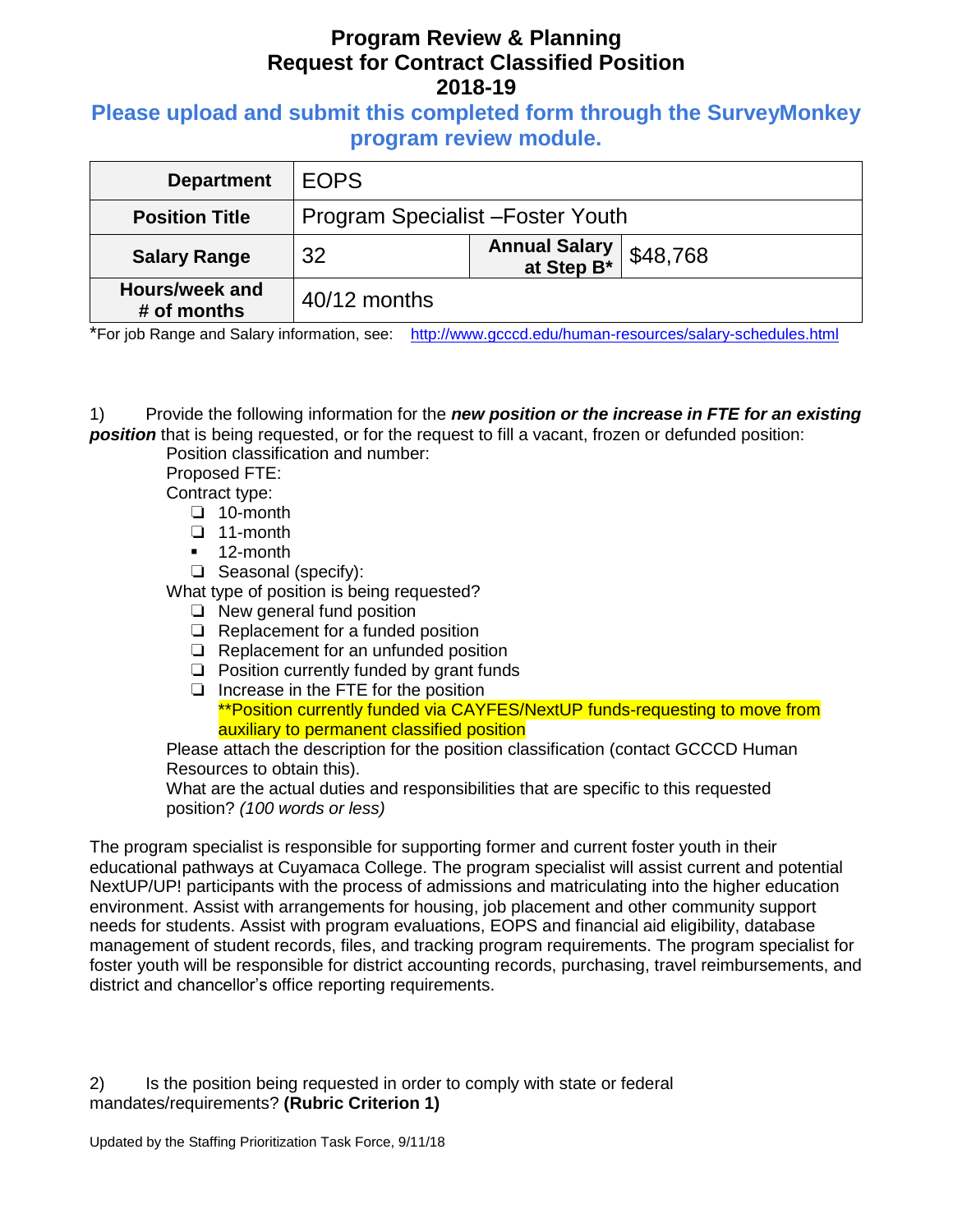### **Please upload and submit this completed form through the SurveyMonkey program review module.**

X☐ Yes

Cite the specific mandate/requirement (100 words or less): From the NextUP/CAFYES Program Guidelines:

CAFYES programs must collaborate with local county child welfare departments, county probation departments, local educational opportunity and services programs and the community college district to ensure that CAFYES programs services are coordinated with, and do not supplant, other services provided by the county and state. a. Colleges must provide CAFYES support and services "over, above and in addition to" other college, county and state programs and services to which CAFYES students are eligible. ☐ No

3. How are the duties of the requested position currently being performed, if at all?

How does the lack of this position impact the program or service area?

What impact, if any, have frozen or vacant positions within the department had on services or staff workload?

This position has existed since the CAYFES grant was allocated to Cuyamaca College in the 15-16 academic year. With the statewide success of the original 10 district grants and the increased focus on student equity efforts for supporting foster youth the funding moved to on-going categorical program allocations in the 18-19 academic year.

This on-going program funding for NextUP/CAYFES has a base allocation with additional funds per students served. For continued funding, sufficient staffing to support outreach, retention, and overall coordination of the NextUP program is vital.

The lack of this position will negatively affect the level of on-going supportive services offered to former and current foster youth students at Cuyamaca College.

#### *(200 words or less)* **(Rubric Criteria 1)**

4. How has the program/service area changed over the most recent five academic years and/or how is it expected to change within the next five years (i.e. growth, additional services, increased workload and reorganization) that warrants this position? \*\*Please use both quantitative and qualitative data including, but not limited to: enrollment and productivity data, staffing or other studies, surveys, volume of students or employees served, total comp time accrued, number of hourly/ intern/ volunteer/work-study, and services provided.\*\*

*(200 words or less)* **(Rubric Criteria 2)**

As referenced in the EOP Program Review Document there has been a strong collaboration between financial aid, foster youth community organizations, and the Cuyamaca College EOPS program for several years.

Updated by the Staffing Prioritization Task Force, 9/11/18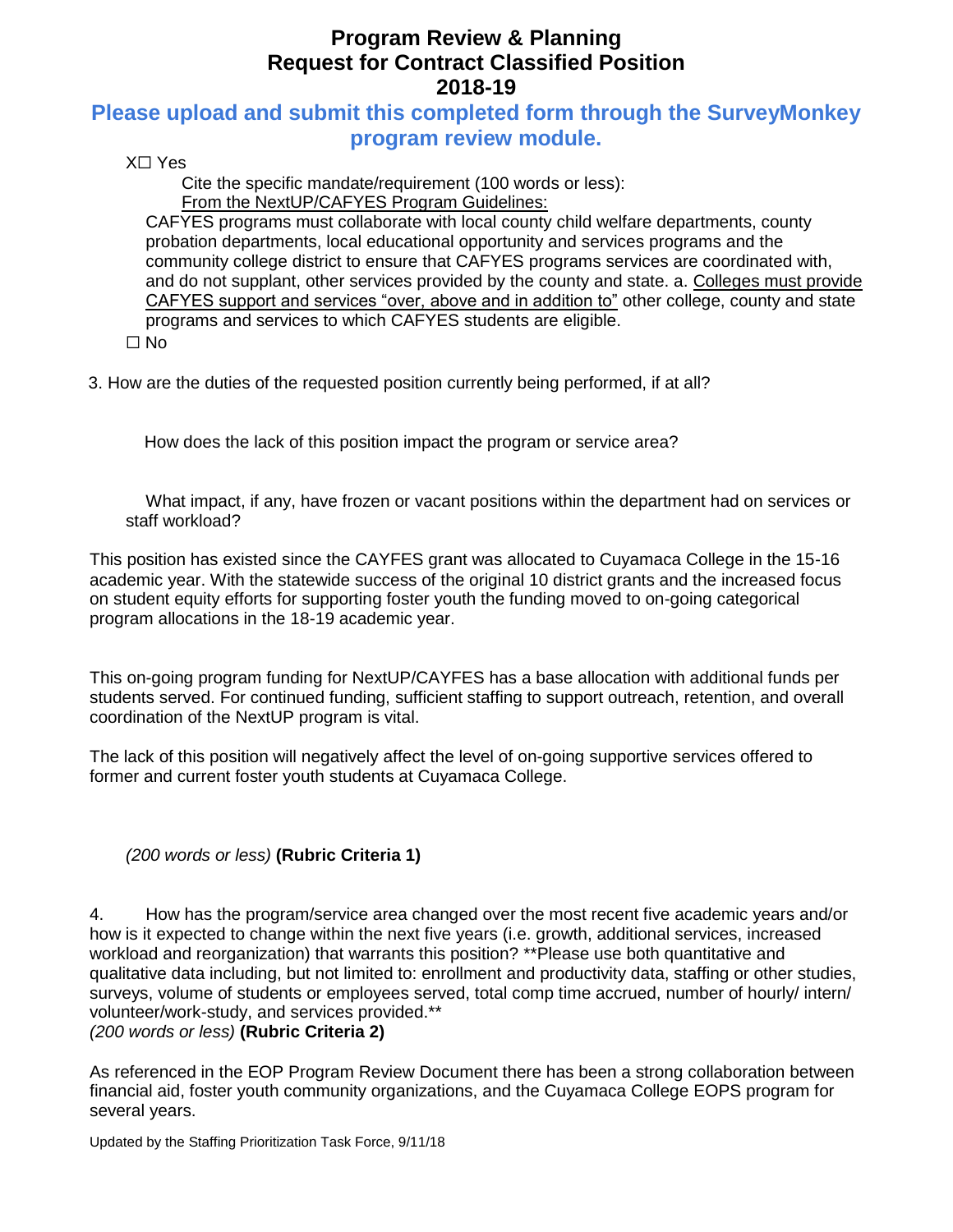### **Please upload and submit this completed form through the SurveyMonkey program review module.**

The GCCCD was one of the original CAYFES grant recipients in the 2015-16 year. Currently, the Cuyamaca NextUP/CAYFES program has an on-going allocation based on the number of students served. Our initial allocation was cut during the transition between the grant process and on-going allocation resulting in a part-time program coordinator.

NextUP program served approximately 20 students this academic year and the UP! Program served over 60 students. The number of students actively participating in our programs does not reflect the number of eligible foster youth at Cuyamaca. Many students who are current & former foster youth, kinship care, or guardianship care may not see the advantages of identification or not be aware of our services.

A part-time coordinator and low number of participants emphasizes the need for consistent staffing, outreach, and supportive services specifically designed for foster youth that go above and beyond existing college student services.

4% of foster youth hold a college degree by age 26, as compared with 38% of the general population. 1 in 3 youth who exited foster care at age 21 in California experienced homelessness within 24 months. (John Burton Foundation, 2018) This is clearly a highly vulnerable population who are underrepresented in higher education.

- 5. How would this position's main duties specifically support the institution's strategic priorities?
	- 1. Acceleration
	- 2. Guided Student Pathways
	- 3. Student Validation and Engagement
	- 4. Organizational Health

(200 words or less) **(Rubric Criteria 3)**

Supports Guided Student Pathways: The NextUP/UP! Programs at Cuyamaca College are modeled after EOPS program requirements. Students need to consistently follow up with staff and make appointments with counselors. They have access to additional counseling resources to help clarify their goals and keep them on track. The Program Specialist for Foster Youth identifies potential students, helps them matriculate, and provides crucial supportive services throughout their educational journey

Student Validation and Engagement: The NextUP/UP! Programs also provide students with opportunities for engagement on and off campus each semester. The programs host study sessions, student success workshops, off campus trips to athletic events, and university fieldtrips. The Program Specialist for Foster Youth services as a liaison for campus opportunities for involvement. Student participants get e-mails, encouraging texts, and gentle reminders of all campus opportunities for involvement.

Organizational Health: When Cuyamaca College was originally awarded CAYFES grant funds in the 15-16 academic year 2 full time positions were added temporarily per grant available grant